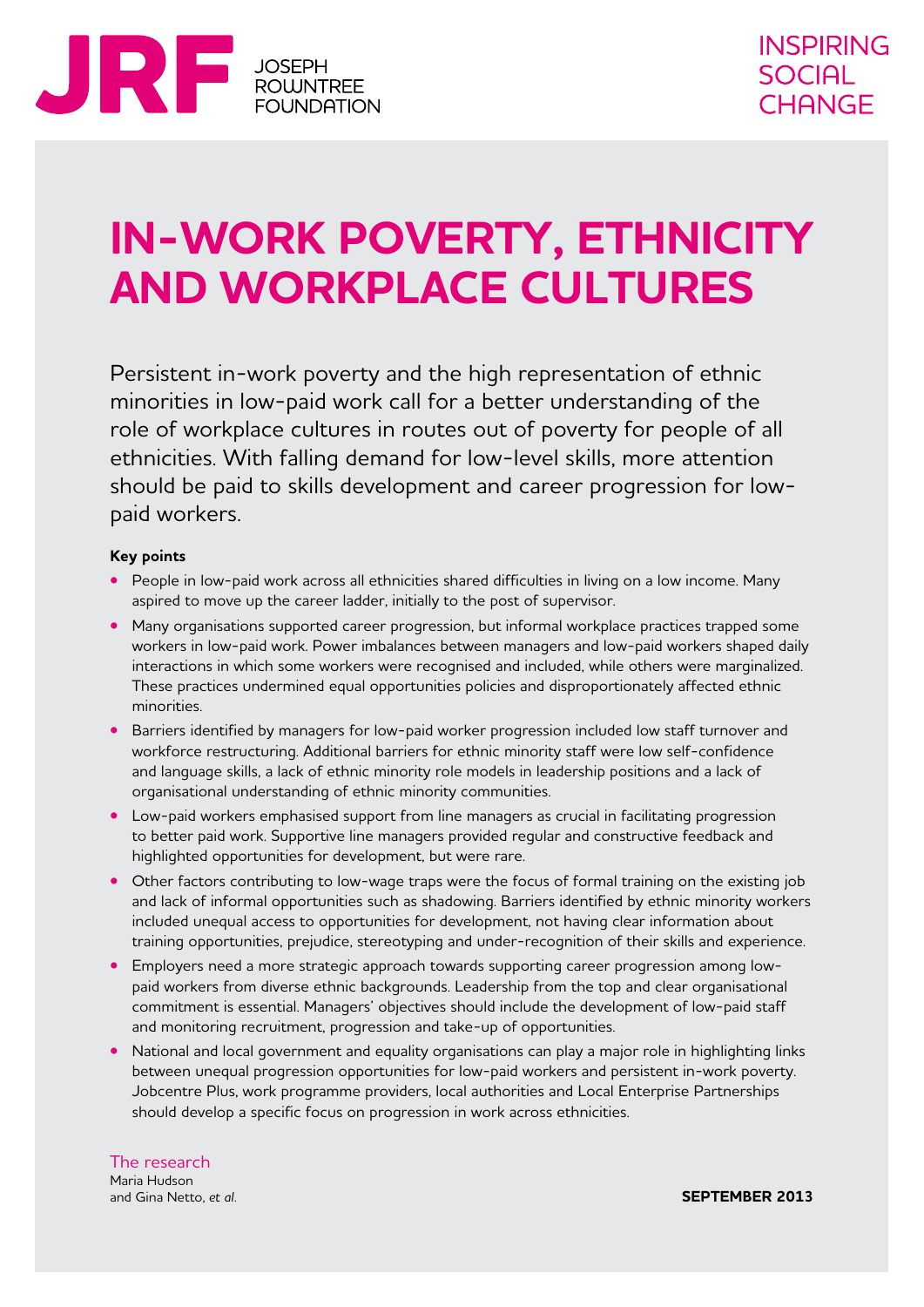# **Introduction**

For many families in the UK, employment does not provide a route out of poverty. Ethnic minorities tend to be highly represented in low-paid work, particularly Bangladeshis, Pakistanis and migrant workers. Furthermore, there are indications that demand for low-level skills are falling. Yet, to date, little attention has focused on the influence of employer attitudes and behaviour related to skills development and progression for low-paid workers.

This study examined the links between the poverty experienced by working adults, the role of ethnicity and other identity markers in the workplace and the contribution of informal workplace cultures to progression opportunities beyond low-paid work. It also aimed to identify ways of supporting and encouraging more inclusive and progressive workplace cultures that could contribute to tackling in-work poverty among people from different ethnicities. The approach taken by this study was that solutions to in-work poverty cannot be arrived at without allowing low-paid workers to voice their experiences and needs.

## **Low-paid workers: household circumstances and work aspirations**

Low-paid workers experienced many common difficulties in living on a low income, such as paying for food, fuel and transport costs. Most likely to be experiencing financial hardship included sole earners in a household with two or more young children, with recent arrival in the UK also exacerbating difficulties. Some of the strategies adopted by ethnic minorities for managing on a low income differed from those used by the majority population. For instance, they were more likely to live with family members to share housing costs.

Many low-paid workers aspired to move up the career ladder to improve their circumstances and quality of life. Many wished to become a supervisor or team leader. Others had less clearly defined aspirations, but wished to explore progression opportunities within the same organisation, or within an area of interest. A common issue for women was the challenge of combining work with looking after children. Some women felt that career progression would increase these challenges.

## **Employer initiatives and managerial perspectives on low-paid worker progression**

Many case study organisations had good practice examples which were supportive of low-paid workers. Good practice initiatives included adoption of the Living Wage, easy access to extensive training opportunities and an anonymous helpline for complaints and concerns. However, few initiatives were specifically directed towards enabling low-paid workers, including ethnic minorities, to develop a career path. Private sector case study organisations were least likely to adopt initiatives that supported ethnic minorities in the workplace. Where monitoring of workforce data was undertaken, this tended to focus on recruitment rather than progression.

Managers and human resources staff often believed that there were no specific differences in the prospects for progression between majority and minority ethnic staff, in contrast to the experiences of low-paid workers themselves. The current climate of recession and austerity was seen to contribute to low staff turnover, workforce restructuring and cuts to lower and middle management posts, all of which adversely impacted on opportunities for progression. Lack of adequate line management support was identified as compounding these difficulties.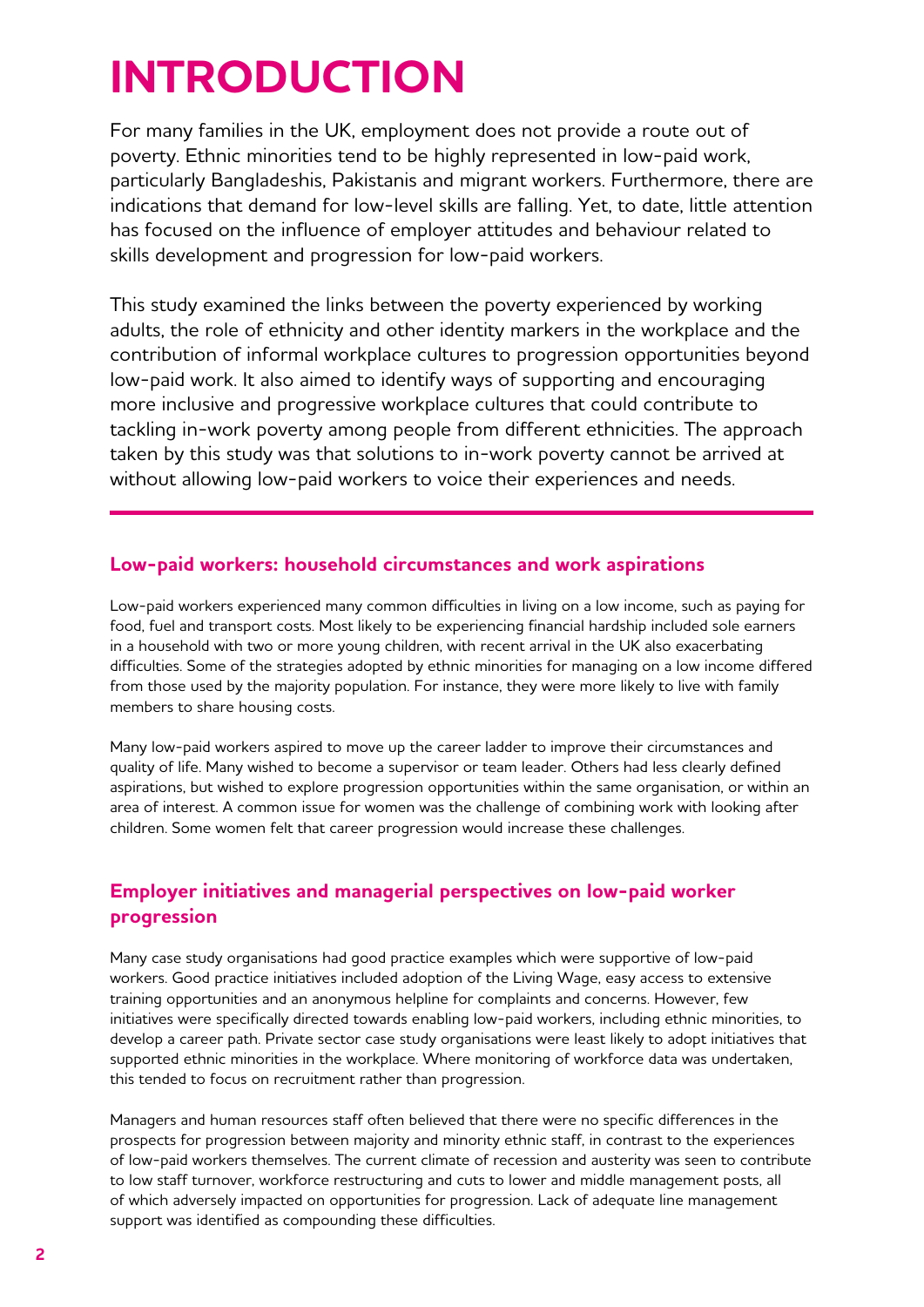Where distinct barriers were identified for ethnic minority staff, these were related to weak language skills, lack of self-confidence, too few ethnic minority role models in leadership and little organisational understanding of cultural differences. Worryingly, managers did not appear to recognise the scope for informal workplace practices to undermine equal opportunities policies and processes, for example, through informal recruitment through social networks, particularly in the private sector.

#### **Low-paid worker perspectives on development and progression**

Among the steps that low-paid workers reported that they took to progress to better paid work were involvement in further education and training. They faced considerable challenges in combining work with study, which involved dealing with physical and mental fatigue, and meeting the cost of such courses. Those involved in modern apprenticeship schemes spoke positively of the benefits of a structured route which allowed them to gain work experience and widen their career options.

The role of supportive line managers was identified as crucial to skills development. Such managers provided regular and constructive feedback and offered encouragement to employees to develop:

### ''I had a chef who always wanted me to get involved in the kitchen, rather than concentrating on the washing up. So he kept on pushing me … and I ended up being the breakfast chef."

#### Ghanaian male store assistant

However, these managers tended to be the exception rather than the norm. Examples of unsupportive managerial practices included lack of engagement in personal development review processes and holding back staff from progression opportunities. Training that was easily available tended to be focused on enabling workers to do the current job well, with less training enabling workers to develop new skills. This is of concern within the wider context of a declining demand for low-level skills.

For ethnic minorities, a key issue was a lack of transparency surrounding developmental opportunities which would facilitate being considered for promotion. This was related to their degree of integration within the workplace, including inclusion in the same flows of information as their white Scottish and British counterparts. Many felt that their skills and experience were under-recognised within the workplace, citing a tendency for stereotyping and prejudice. For example, one individual felt that management stereotyping of her capabilities and her language skills was preventing her career development. Some ethnic minority workers questioned whether people from an ethnic minority background conformed to managers' expectations of who would readily fit into managerial roles:

"Well, I have known people to apply for jobs and you know they can do it, they have got all the qualifications, they have had all the right experience and everything. But then somebody else has got it, because sometimes I do think it is the case of the face fits." Housing association ethnic minority worker, resident in UK for 40 years

Ethnic minorities were also more likely to complain of unequal treatment or exclusion within the workplace, which was often difficult to challenge through formal processes.

Low-paid workers of all backgrounds spoke of informal workplace practices which had the potential to undermine equal opportunities policies and processes, for example, informal recruitment practices. It was clear that managers' mindsets had a powerful influence on the informal workplace practices restricting progression. Where managers are positively disposed to certain groups of employees, this could result in developmental opportunities which would ultimately result in promotion. Conversely, where managers are negatively biased (consciously or unconsciously) towards certain groups of employees, this could result in persistent low wage traps and wasted potential.